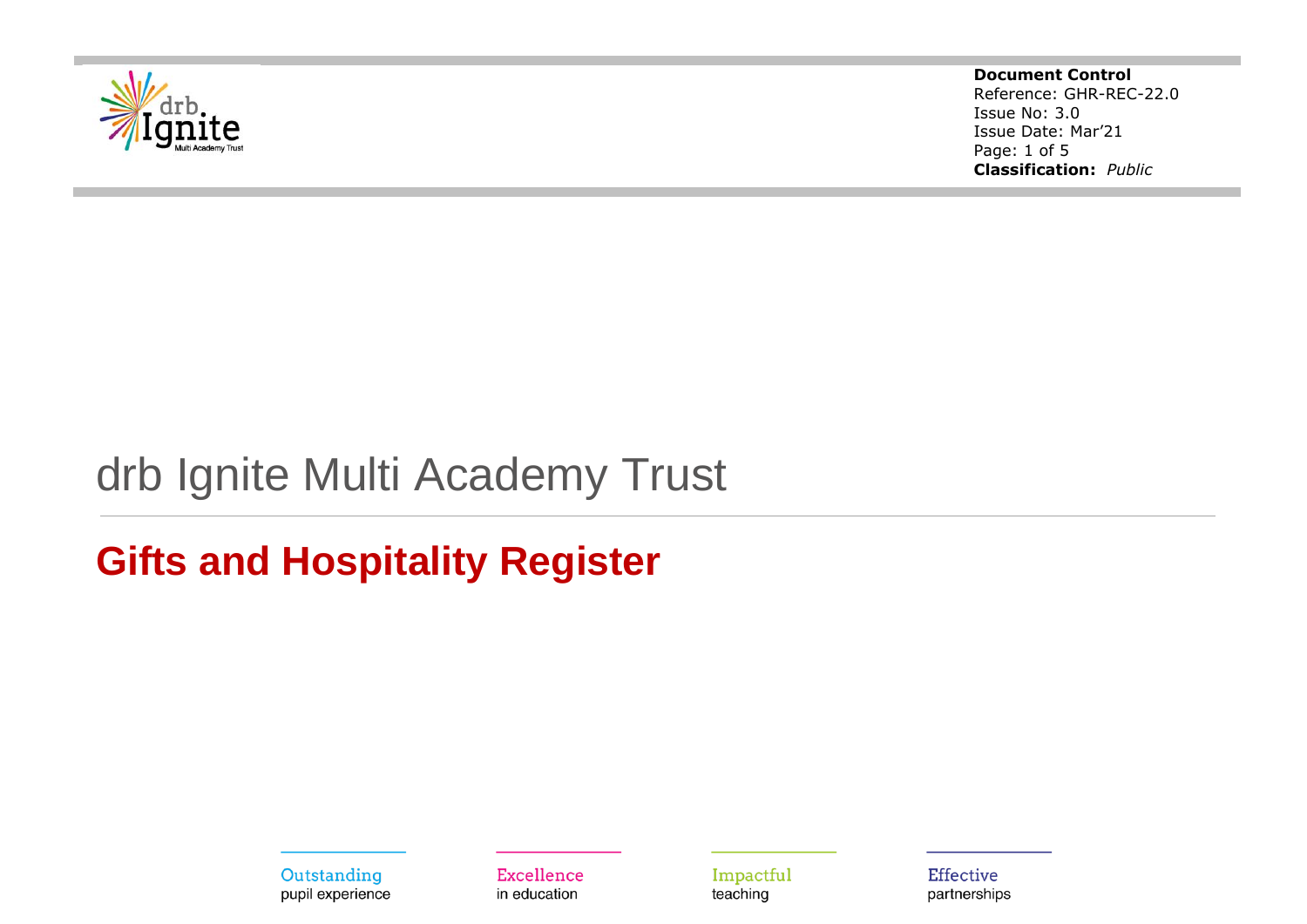|              |            |                    |                                                             |                                 | <b>Document Control</b><br>Reference: GHR-REC-22.0<br>Issue No: 3.0<br>Issue Date: Mar'21<br>Page: 2 of 5<br><b>Classification: Public</b> |                            |
|--------------|------------|--------------------|-------------------------------------------------------------|---------------------------------|--------------------------------------------------------------------------------------------------------------------------------------------|----------------------------|
| Date<br>From | Date To    | <b>Name</b>        | Description of<br>gift/hospitality and<br>approximate value | Party offering gift/hospitality | Accepted/<br>rejected                                                                                                                      | Approved by                |
| 01/01/2020   | 31/12/2020 | <b>Members</b>     | Nil return                                                  |                                 |                                                                                                                                            | <b>CEO</b>                 |
| 01/01/2020   | 31/12/2020 | <b>Trustees</b>    | Nil return                                                  |                                 |                                                                                                                                            | CEO                        |
| 01/01/2020   | 31/12/2020 | <b>Trust Chair</b> | Nil return                                                  |                                 |                                                                                                                                            | <b>CEO</b>                 |
| 01/01/2020   | 31/12/2020 | CEO + Exec Team    | Nil return                                                  |                                 |                                                                                                                                            | <b>Trust Chair</b>         |
| 01/01/2020   | 31/12/2020 | <b>CFO</b>         | Nil return                                                  |                                 |                                                                                                                                            | CEO                        |
| 01/01/2020   | 31/12/2020 | Headteachers       | Nil return                                                  |                                 |                                                                                                                                            | <b>CEO</b>                 |
| 01/01/2020   | 31/8/2020  | <b>EGG Members</b> | Nil return                                                  |                                 |                                                                                                                                            | <b>CEO and Trust Chair</b> |
| 01/01/2019   | 31/12/2019 | <b>Members</b>     | Nil return                                                  |                                 |                                                                                                                                            | CEO                        |
| 01/01/2019   | 31/12/2019 | <b>Trustees</b>    | Nil return                                                  |                                 |                                                                                                                                            | CEO                        |
| 01/01/2019   | 31/12/2019 | <b>Trust Chair</b> | Nil return                                                  |                                 |                                                                                                                                            | CEO                        |
| 01/01/2019   | 31/12/2019 | CEO + Exec Team    | Nil return                                                  |                                 |                                                                                                                                            | <b>Trust Chair</b>         |
| 01/01/2019   | 31/12/2019 | <b>CFO</b>         | Nil return                                                  |                                 |                                                                                                                                            | CEO                        |

## Outstanding<br>pupil experience

Excellence in education

Impactful<br>teaching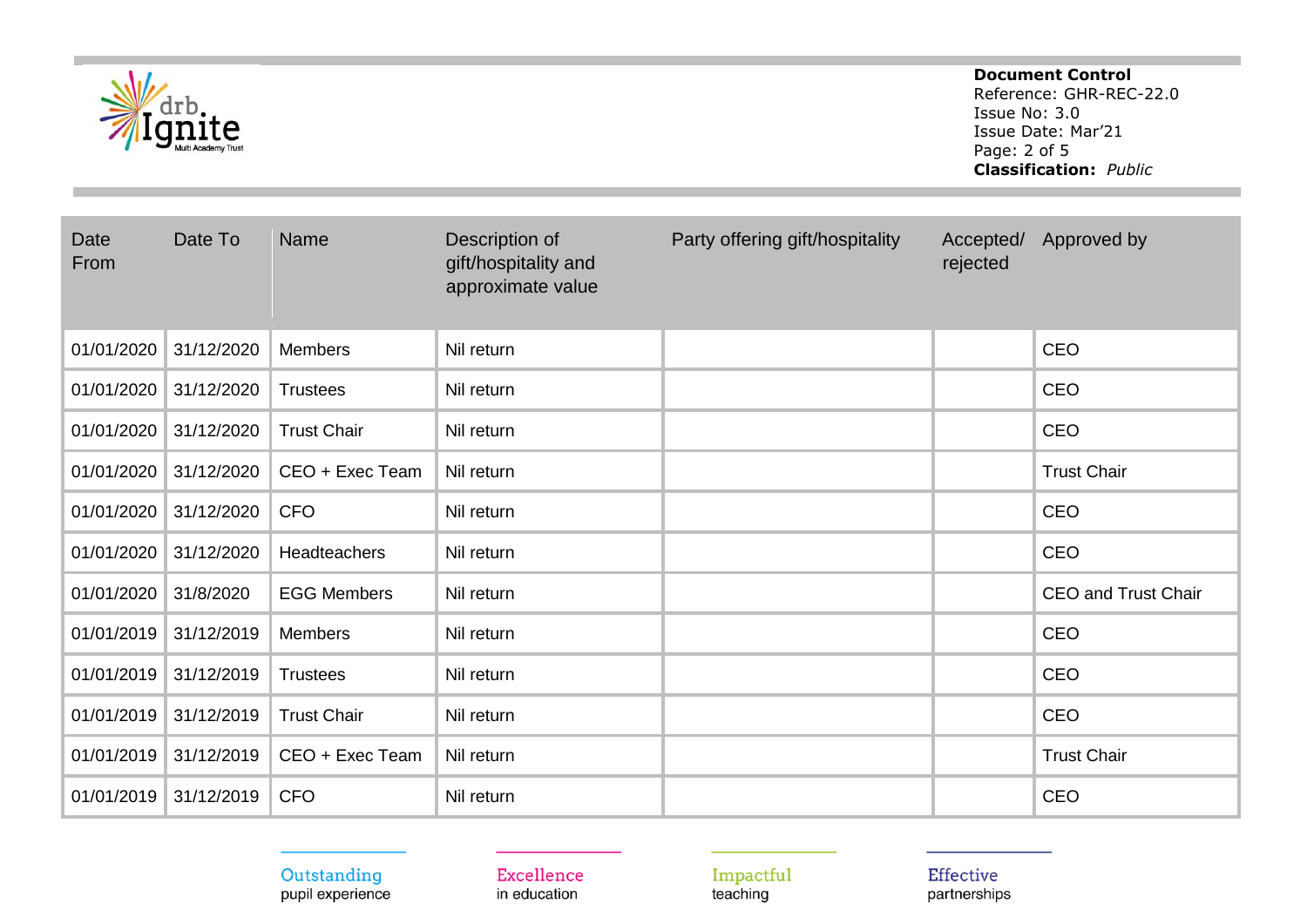

### **Document Control**

Reference: GHR-REC-22.0 Issue No: 3.0 Issue Date: Mar'21 Page: 3 of 5 **Classification:** *Public*

| 01/01/2019 | 31/12/2019 | <b>Headteachers</b> | Nil return |  | <b>CEO</b>                 |
|------------|------------|---------------------|------------|--|----------------------------|
| 01/01/2019 | 31/12/2019 | <b>EGG Members</b>  | Nil return |  | <b>CEO and Trust Chair</b> |
| 01/09/2018 | 31/12/2018 | <b>Members</b>      | Nil return |  | <b>CEO</b>                 |
| 01/09/2018 | 31/12/2018 | <b>Trustees</b>     | Nil return |  | CEO                        |
| 01/09/2018 | 31/12/2018 | <b>Trust Chair</b>  | Nil return |  | <b>CEO</b>                 |
| 01/09/2018 | 31/12/2018 | CEO + Exec Team     | Nil return |  | Trust chair                |
| 01/09/2018 | 31/12/2018 | <b>CFO</b>          | Nil return |  | <b>CEO</b>                 |
| 01/09/2018 | 31/12/2018 | <b>Headteachers</b> | Nil return |  | <b>CEO</b>                 |
| 01/09/2018 | 31/12/2018 | <b>EGG members</b>  | Nil return |  | <b>CEO</b>                 |

Outstanding pupil experience Excellence in education

Impactful teaching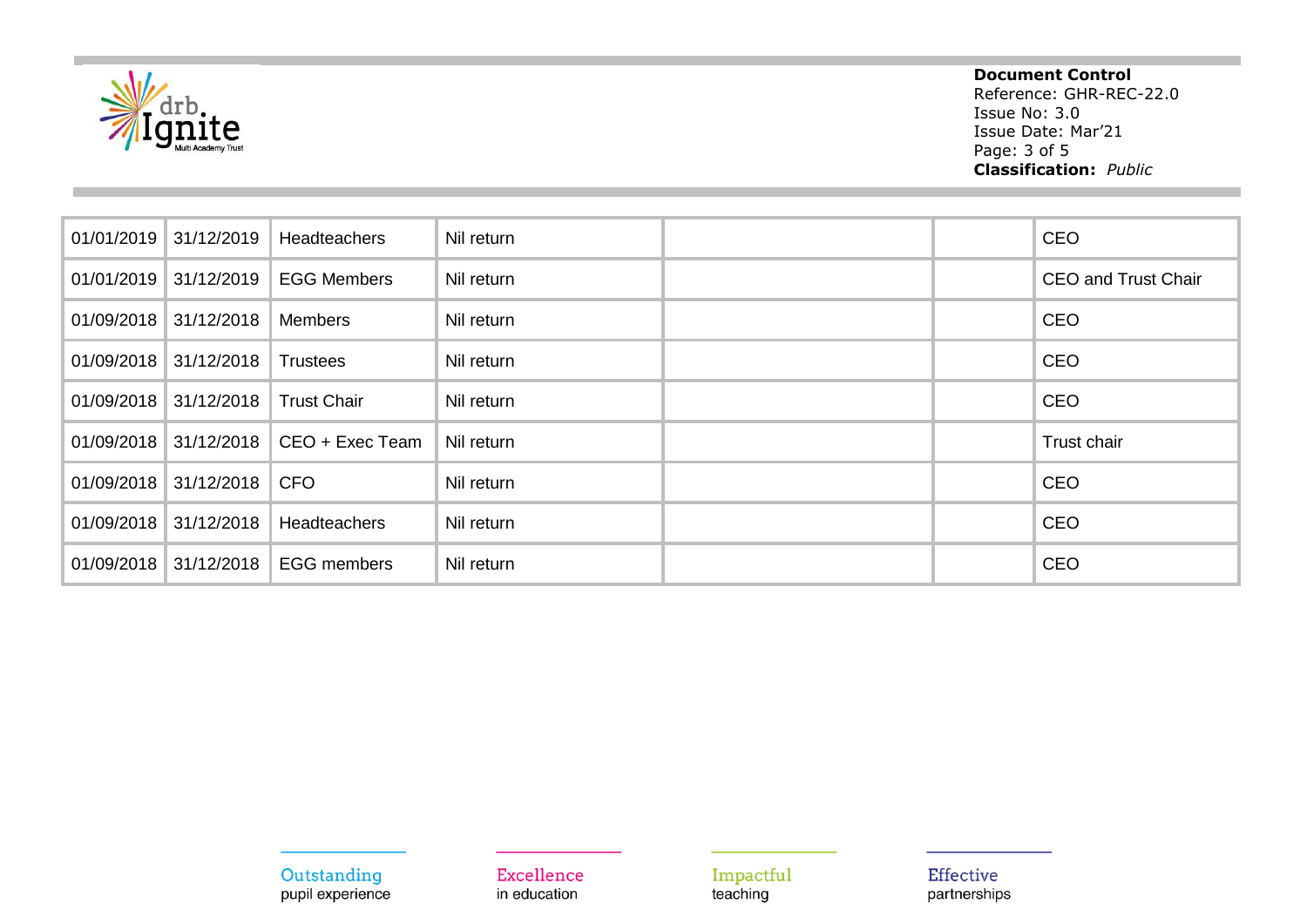

**Document Control**

Reference: GHR-REC-22.0 Issue No: 3.0 Issue Date: Mar'21 Page: 4 of 5 **Classification:** *Public*

### **Review**

The CFO, CEO and Trustees will review this Policy annually to ensure it reflects the Trust's current situation and that any new or changed legislation is adhered to.

| <b>Monitoring and review</b> | <b>CEO</b>                                        |  |  |
|------------------------------|---------------------------------------------------|--|--|
|                              | <b>CFO</b>                                        |  |  |
|                              | <b>Trust Board</b>                                |  |  |
| <b>Links</b>                 | <b>Internal Controls Statement</b>                |  |  |
|                              | <b>Conflict of Interest Policy</b>                |  |  |
|                              | Code of Conduct Policy                            |  |  |
|                              | Anti-Fraud Policy, Gifts, Hospitality and Bribery |  |  |
|                              | Policy                                            |  |  |
|                              | <b>Risk Management Policy</b>                     |  |  |
|                              | <b>Whistleblowing Policy</b>                      |  |  |
|                              |                                                   |  |  |
| <b>Staff responsible</b>     | CEO, CFO, Trust Board                             |  |  |
|                              |                                                   |  |  |
| <b>Committee responsible</b> | <b>Trust Board and Finance Sub Committee</b>      |  |  |
|                              |                                                   |  |  |
| Date approved                | <b>March 2021</b>                                 |  |  |
|                              |                                                   |  |  |
| <b>Next review date</b>      | <b>March 2022</b>                                 |  |  |
| <b>Sign off by Chair of</b>  |                                                   |  |  |
| <b>Trust</b>                 |                                                   |  |  |
|                              | $\int_{\Omega}$ eld<br>Date: March 2021           |  |  |
|                              |                                                   |  |  |

#### Outstanding pupil experience

Excellence in education

Impactful teaching